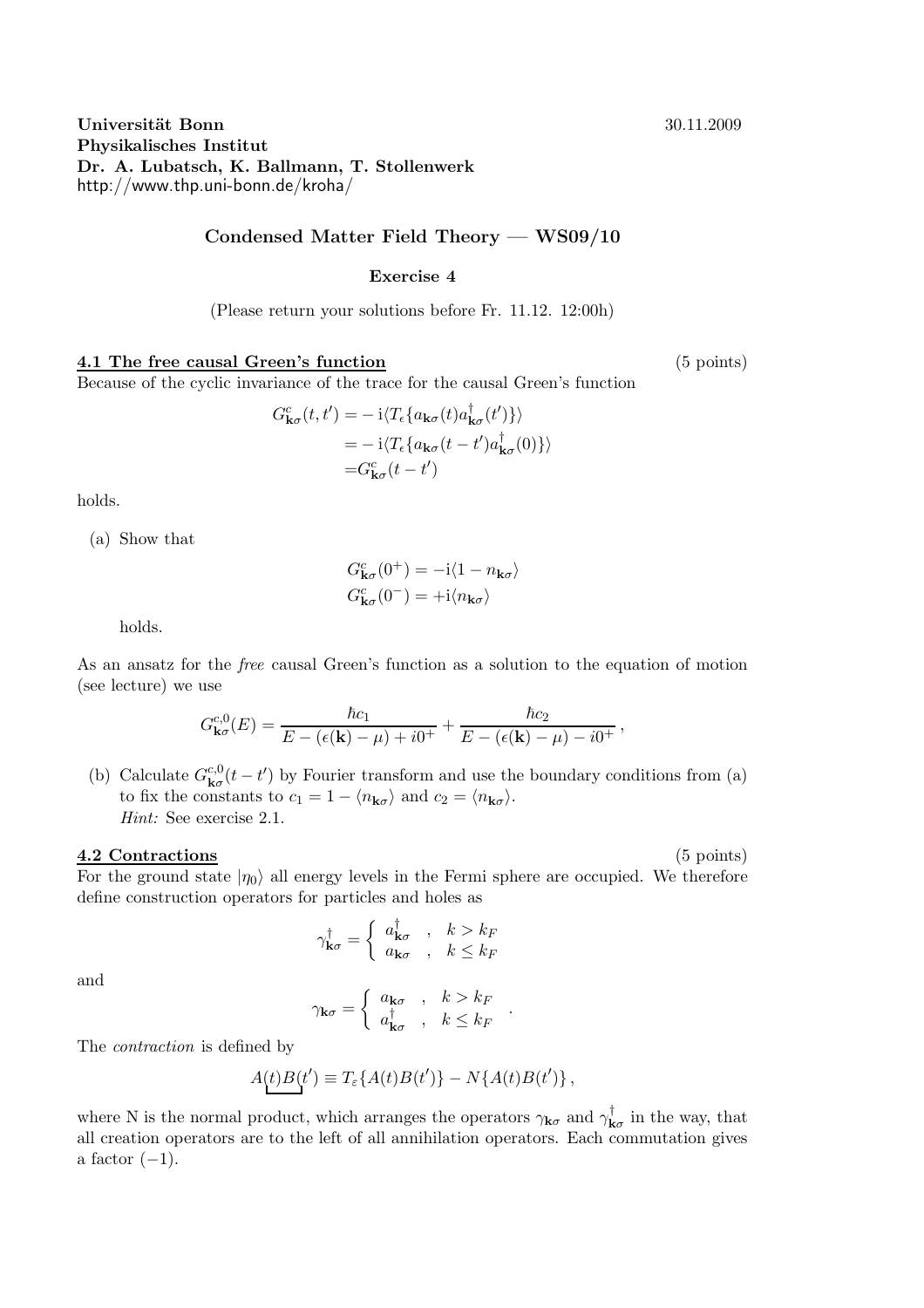(a) Calculate all possible contractions for two construction operators  $\gamma_k$  and  $\gamma_k^{\dagger}$  $\frac{1}{k}$ . There are only two nonvanishing cases.

The time dependence of the original operators  $a_{\mathbf{k}\sigma}(t)$  and  $a_{\mathbf{k}\sigma}^{\dagger}(t)$  is given by

$$
a_{\mathbf{k}\sigma}(t) = e^{-\frac{i}{\hbar}(\epsilon(\mathbf{k}) - \mu)t} a_{\mathbf{k}\sigma}
$$
  

$$
a_{\mathbf{k}\sigma}^{\dagger}(t) = e^{\frac{i}{\hbar}(\epsilon(\mathbf{k}) - \mu)t} a_{\mathbf{k}\sigma}^{\dagger}.
$$

(b) Show that

$$
a_{\mathbf{k}\sigma}(t)a^{\dagger}_{\mathbf{k}'\sigma'}(t') = iG^{c,0}_{\mathbf{k}\sigma}(t-t')\delta_{\mathbf{k}\mathbf{k}'}\delta_{\sigma\sigma'}
$$

$$
a^{\dagger}_{\mathbf{k}'\sigma'_{\mathbf{l}}}(t')a_{\mathbf{k}\sigma}(t) = -iG^{c,0}_{\mathbf{k}\sigma}(t-t')\delta_{\mathbf{k}\mathbf{k}'}\delta_{\sigma\sigma'}
$$

holds. Note that the argument of the Green's function always contains the annihilation time minus creation time. Therefore one defines for the contraction of two operators at the same time:

$$
t_{annihil. op.} - t_{create. op.} = 0^-
$$

(c) Use this convention to derive

$$
a_{\mathbf{k}\sigma}(t)a^{\dagger}_{\mathbf{k}'\sigma'}(t) = -\langle n_{\mathbf{k}\sigma} \rangle \delta_{\mathbf{k}\mathbf{k}'} \delta_{\sigma\sigma'}
$$
  

$$
a^{\dagger}_{\mathbf{k}\sigma}(t)a_{\mathbf{k}'\sigma'}(t) = \langle n_{\mathbf{k}\sigma} \rangle \delta_{\mathbf{k}\mathbf{k}'} \delta_{\sigma\sigma'},
$$

4.3 Diagrammatic expansion of the causal Green's function (20 points) Consider a pair interaction of the form

$$
V(t_1) = \frac{1}{2} \sum_{klmn} v(kl; nm) \int_{-\infty}^{\infty} dt_1' a_k^{\dagger}(t_1) a_l^{\dagger}(t_1') a_m(t_1') a_n(t_1) \delta(t_1 - t_1')
$$

where we have introduced an additional time  $t'_1$  artificially. The indices  $k \equiv (\mathbf{k}, \sigma)$  denote momentum and spin.

(a) Use equation (8) of exercise 3.2 to calculate the contribution to the causal single electron Green's function

$$
iG_{\mathbf{k}\sigma}^{c}(t,t') = \langle E_{0}|T_{\epsilon}\{a_{\mathbf{k}\sigma}(t)a_{\mathbf{k}\sigma}^{\dagger}(t')\}|E_{0}\rangle
$$
  
\n
$$
= \lim_{\alpha \to 0} \frac{1}{\langle \eta_{0}|S_{\alpha}|\eta_{0}\rangle} \left\langle iG_{\mathbf{k}\sigma}^{c,0}(t,t')\right\rangle
$$
  
\n
$$
+ \frac{1}{2} \left(\frac{-i}{\hbar}\right) \sum_{plmn} v(pl;nm) \int_{-\infty}^{\infty} dt_{1} \int_{-\infty}^{\infty} dt'_{1} \delta(t_{1} - t'_{1}) e^{-\alpha|t_{1}|}
$$
  
\n
$$
\cdot \langle \eta_{0}|T_{\epsilon} \left\{ a_{p}^{\dagger}(t_{1})a_{q}^{\dagger}(t'_{1})a_{m}(t'_{1})a_{k}(t)a_{k}^{\dagger}(t') \right\} | \eta_{0} \rangle \right)
$$
(1)

in 1st order perturbation theory in  $V$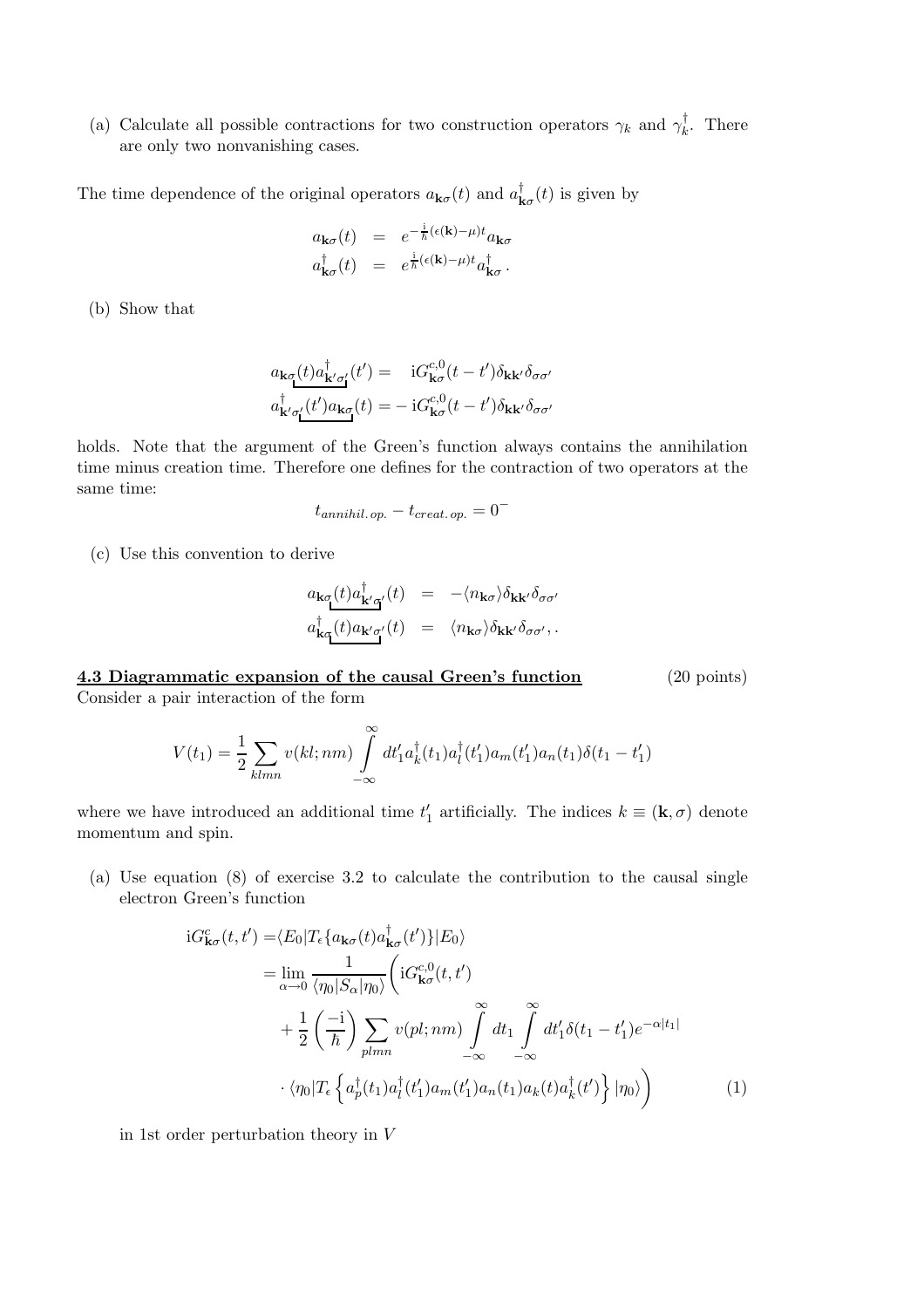In the lecture it was shown, that the vacuum amplitude in the denominator cancels out all the unlinked diagrams in the expansion of the numerator (linked cluster theorem). The evaluation of the expectation value of the time ordered product in the numerator of (1) is done using Wick's theorem (see lecture), i.e. the sum of all possible contractions.

(b) Use Wick's theorem to find out all possible contractions in the numerator of (1). Draw the corresponding Feynman diagrams and label them. Identify the diagrams which are canceled out due to the linked cluster theorem. Calculate the contributions of the relevant diagrams and summarize the Feynman diagram rules, i.e. the rules one has to apply to calculate the contribution of a given diagram.

Hint: Commute the operators in such a way, that two contracted operators stand next to each other.

#### Energy representation

Since the free causal Green's function  $G_{\mathbf{k}\sigma}^{c,0}(t,t')$  has an arkward time dependence (4.1 (b)) it is more convenient to use the energy dependent Fourier transform  $G_{\mathbf{k}\sigma}^{c,0}(E)$ .

$$
G_{\mathbf{k}\sigma}^{c,0}(t,t')=\frac{1}{2\pi\hbar}\int\limits_{-\infty}^{\infty}dE\ G_{\mathbf{k}\sigma}^{c,0}(E)\,e^{-\frac{i}{\hbar}E(t-t')}\,.
$$

In the diagrams this transition is done in the following way:



We have to integrate now over all internal times and energies. An energy dependent expfactor is now attached to each incoming and outgoing line. Beside  $v(kl; nm)$  we attribute the following factor (comprised of four exp-factors) to the vertex

$$
\frac{1}{(2\pi\hbar)^2} \exp\left\{\frac{i}{\hbar}(E_k - E_n)t + \frac{i}{\hbar}(E_l - E_m)t' - \alpha|t|\right\}\delta(t - t'). \tag{2}
$$

Therefore also the lines attached to a vertex are denoted by energies: